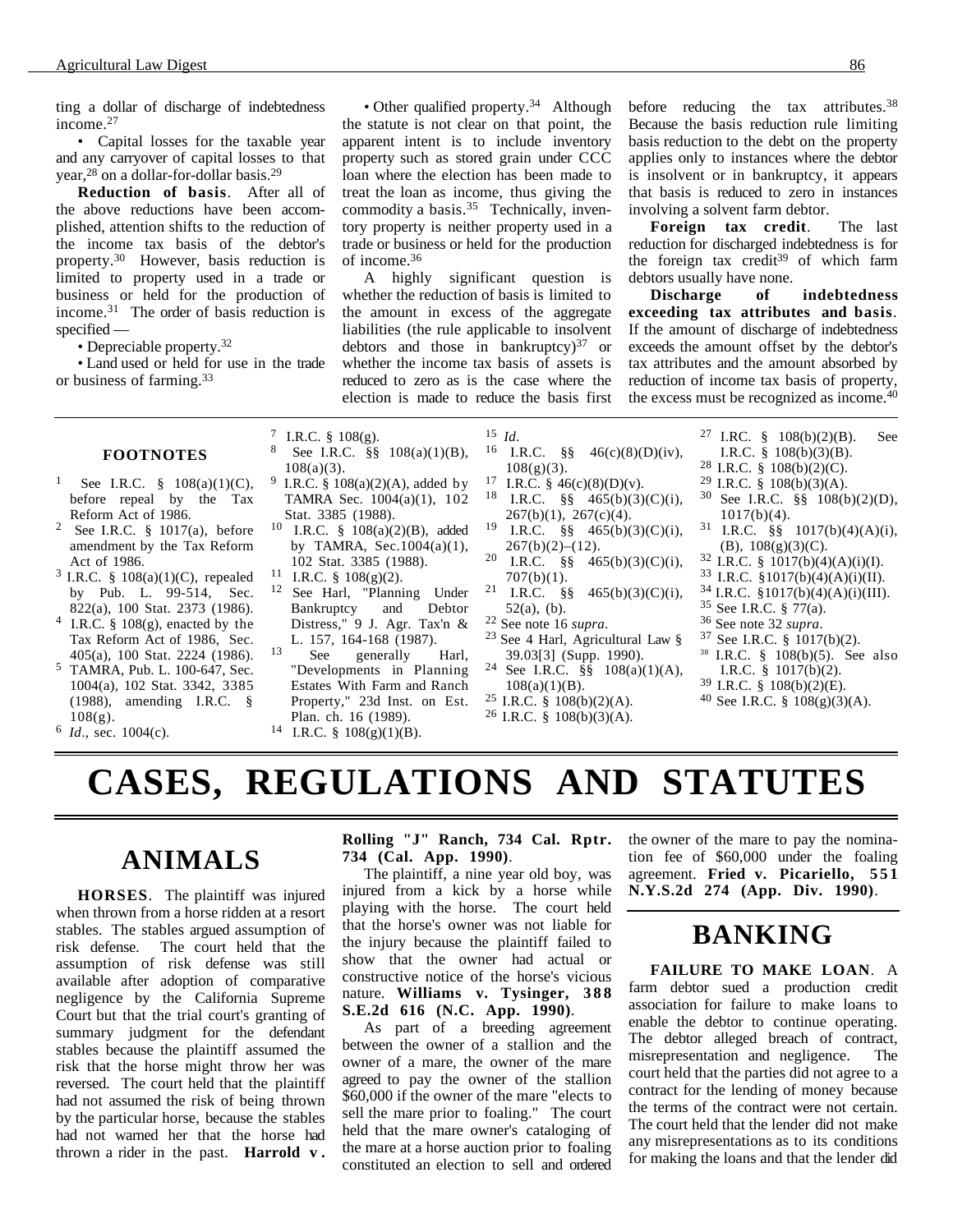not owe the borrower any duty to use reasonable care in making loans. **Nelson v. Production Credit Ass'n of the Midlands, 729 F. Supp. 677 (D. Neb. 1989)**.

### **BANKRUPTCY**

### **GENERAL**

AVOIDABLE LIENS. After deduction of all secured and unsecured liens against the debtor's homestead, the debtors had \$12,000 equity in their home. The court held that the entire amount, \$32,000, of a judicial lien was avoidable as impairing the debtor's homestead exemption. *In re* **Galvan, 110 B.R. 446 (Bankr. 9th Cir. 1990)**.

ESTATE PROPERTY. The debtor inherited a remainder interest in his father's estate contingent upon the debtor's surviving his mother and his mother not bequeathing the property to someone else. Even if the mother died without bequeathing the property to someone else, the property was to be held in trust and was subject to a spendthrift clause. The court held that the debtor's interest in the contingent remainder was not property of the estate. *In re* **Davis, 110 B.R. 573 (Bankr. M.D. Fla. 1989)**.

EXEMPTIONS. In determining what household items were exempt under Louisiana law, the court included only those items actually used by members of the debtor's family and normally found in the rooms listed in the exemption statute. Thus, furniture in bedrooms not used by the family was not exempt. The contents of the debtor's home office were also held not eligible for the tools of a trade exemption where the home office was not necessary for the debtor's practice of law. The contents of the debtor's business office were exempt under the tools of a trade exemption to the extent actually used by the debtor and his secretary in the practice of law. **Matter of Mmahat, 110 B.R. 236 (Bankr. E.D. La. 1990)**.

A college professor's interest in a Teacher's Insurance and Annuity Ass'n (TIAA) annuity was not exempt but the professor's interest in a College Retirement Equity Fund (CREF) was held to be an exempt interest in a spendthrift trust. **Morter v. Farm Credit Services, 110 B.R. 390 (N.D. Ind. 1990)**.

The debtor had sold their farm under a contract to their children, reserving a life estate in the property during the term of the contract and in the deed. The court held that because the debtors still retained a possessory interest in the property, the life estate interest was eligible for the Minnesota homestead exemption, Minn. Stat. § 510.04. However, because the court held the sale of the property to occur upon execution of the contract, only the payments received within one year of the execution of the contract were eligible as proceeds of a sale of a homestead. *In re* **Ehrich, 110 B.R. 424 (Bankr. D . Minn. 1990)**.

The debtor was a director and president of a corporation which had an ERISA qualified plan for the debtor. Although the debtor held a controlling interest in the company as a shareholder and officer, the court held that the debtor did not control the ERISA plan. However, because the debtor could receive the debtor's interest in the plan upon retirement or termination of the plan, the plan was not a spendthrift trust exempt under Missouri law, Mo. Rev. Stat. § 513.427. *In re* **Mead, 1 1 0 B.R. 434 (Bankr. W.D. Mo. 1990)**.

Debtors had a long term lease in land on which their mobile home was placed. The mobile home was attached to a wooden addition. The court held that the debtor's interest in the lease and mobile home were eligible for the Nebraska homestead exemption, Neb. Rev. Stat. § 40-101. **Matter of Buzzell, 110 B.R. 440 (Bankr. D. Neb. 1990)**.

The Montana exemption for pension plans, Mont. Code § 31-2-106, was held pre-empted by ERISA and ERISA was held not to create a nonbankruptcy federal exemption. The debtor's interest in an Employee Stock Option Plan (ESOP) was held not includible in property of the estate to the extent of the debtor's employer's contributions. *In re* **Conroy, 110 B.R. 492 (Bankr. D. Mont. 1990)**.

The Arkansas exemption for life insurance proceeds was held unconstitutional because it allowed an exemption in excess of the \$500 constitutional limitation on total personal property exemptions. *In re* **Holt, 894 F.2d 1005 (8th Cir. 1990), aff'g 97 B.R. 997 (W.D. Ark. 1988), aff'g 84 B.R. 991 (Bankr. W.D. Ark. 1988)**.

LIEN AVOIDANCE. A debtor was not allowed to avoid nonpossessory, nonpurchase money liens against a movie camera, movie projector, hedge trimmers and one-half horsepower boat motor because the items were not household goods. Lien avoidance was allowed for a power mower and power drill as household goods. *In re* **Vale, 110 B.R. 396 (Bankr. N.D. Ind. 1990)**.

POST–PETITION SECURITY INTERESTS. A secured creditor sued for foreclosure and sale of the debtor's farmland prior to the debtor's filing for bankruptcy. The creditor obtained relief from the automatic stay to continue the foreclosure and obtained the appointment by a state court of a receiver. The receiver cash rented the farm. The trustee argued that the rent was estate property because the creditor did not perfect its security interest in the rents post-petition. The court agreed for two reasons. First, the creditor did not perfect its security interest by giving the bankruptcy court notice of its intent to enforce the creditor's security interest in the rent and second, the post-petition perfection of a security interest was allowable only where the perfection would relate back to a pre-petition period. In this case, the creditor's entitlement to the rents arose only after appointment of a receiver which occurred post-petition. *In re* **Kurth Ranch, 110 B.R. 501 (Bankr. D. Mont. 1990)**.

PROFESSIONAL FEES. An auctioneer was authorized by the bankruptcy court to conduct piecemeal sales of the debtor's property for 10 percent of the proceeds plus costs. The auctioneer submitted statements for costs including labor costs. The court disallowed the payment of the labor costs as includible in the normal overhead costs for the auctioneer already compensated for in the 10 percent commission. *In re* **Cal Farm Supply Co., 110 B.R. 461 (Bankr. E.D. Cal. 1989)**.

#### **CHAPTER 11**

JURISDICTION. A produce supplier of mushrooms to the debtor filed claims under the trust created by the Perishable Agricultural Commodities Act. The debtor moved for withdrawal of the claims from the bankruptcy court, arguing that withdrawal was appropriate under 28 U.S.C. § 157(d) because the produce supplier's claims involved substantial issues under bankruptcy and nonbankruptcy law. The court held that withdrawal was not appropriate because the PACA issues were not substantial and the PACA trust would not be included in the bankruptcy estate. *In re* **Carolina Produce Distributors, Inc., 110 B.R. 207 (W.D. N.C. 1990)**.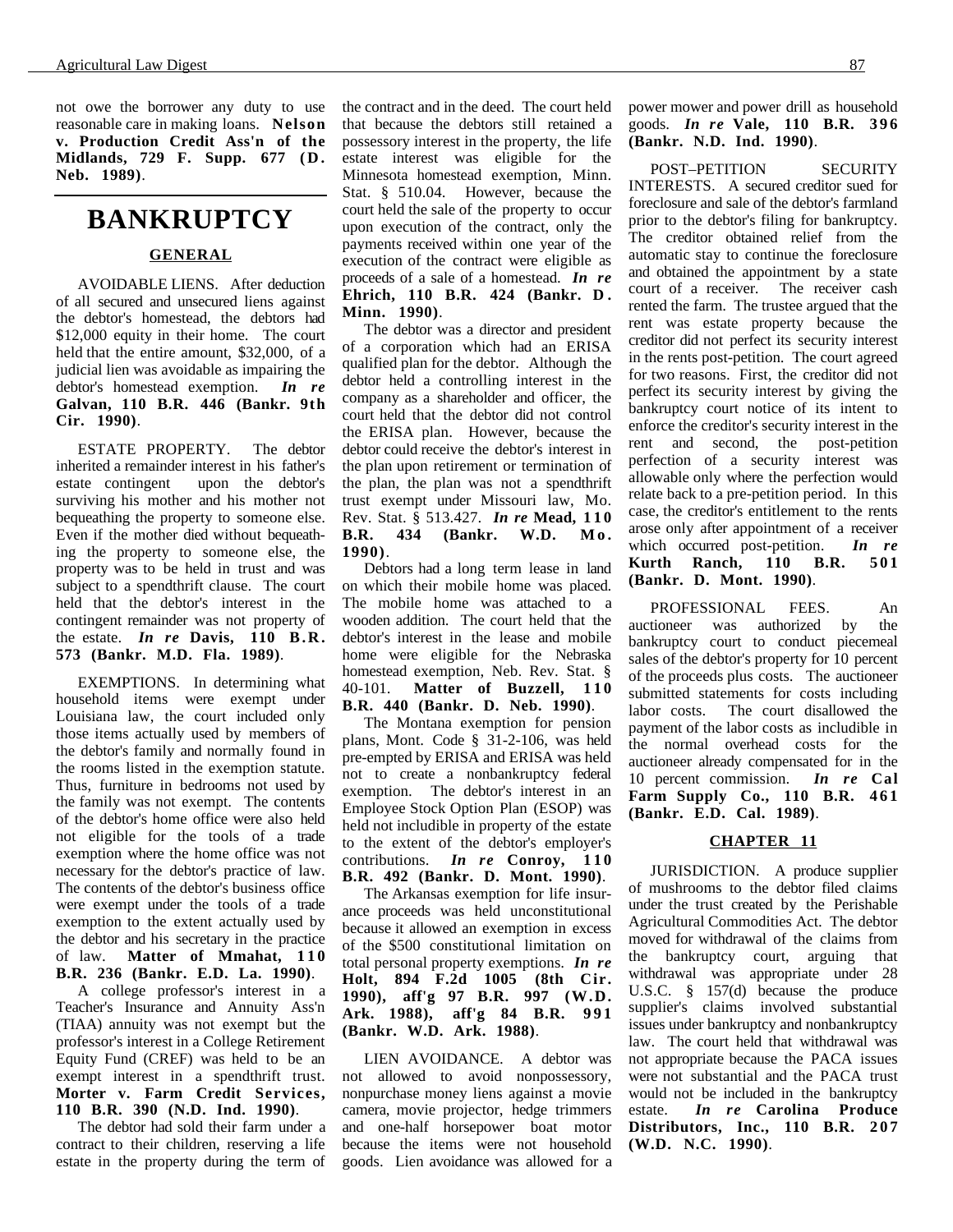#### **CHAPTER 12**

CONVERSION. A Chapter 12 plan provided that all farm machinery subject to a creditor's security interest was to be turned over to the creditor. The court found that the debtor had turned over substituted and inferior machinery and had sold the original machinery to a third party in violation of the plan. The court held the debtor's actions to be fraudulent and ordered the case to be converted to Chapter 7. *In re* **Reinbold, 110 B.R. 442 (Bankr. D. S.D. 1990)**.

### **CHAPTER 13**

MODIFICATION OF PLAN. The debtors' original confirmed Chapter 13 plan provided for payment of a mortgage directly by the debtors. After confirmation of the plan, the debtors became delinquent on several payments and petitioned for modification of the plan to provide payment of the arrearage. The court allowed the modification. *In re* **Gadlen, 110 B.R. 341 (Bankr. W.D. Tenn. 1990)**.

### **FEDERAL TAXATION**

ALLOCATION OF PLAN PAYMENTS OF TAXES. During the Chapter 11 administration of the debtor's business, the trustee incurred federal trust fund tax liability which went unpaid when due. Instead of paying the taxes, the trustee paid business rent which eventually enabled the trustee to position the business for reorganization. The trustee was then able to obtain sufficient funds to pay the unpaid trust fund taxes but not other taxes owed by the estate. The court ordered that the tax payments made by the trustee be allocated by the IRS first to the unpaid trust fund taxes in recognition of the trustee's personal risks taken in order to increase the value of the estate for the creditor. *In re* **ABA Recovery Service, Inc., 110 B.R. 484 (Bankr. S.D. Cal. 1990)**.

PREFERENTIAL TRANSFERS. Within 90 days of the debtor's filing for bankruptcy, the IRS had levied against funds held by the debtor's landlord for unpaid federal withholding taxes. The court held that the levy was an avoidable preferential transfer because the funds were not held in a separate trust account and the IRS lien on the funds was not secured and could be avoided by the trustee, thus the IRS received more than it would receive in a Chapter 7 liquidation. *In re* **Hearing** **of Illinois, Inc., 110 B.R. 3 8 0 (Bankr. C.D. Ill. 1990)**.

### **FEDERAL AGRICULTURAL PROGRAMS**

**AVOCADOS AND LIMES**. The Agricultural Marketing Service(AMS) has issued a proposed rule authorizing expenditures and assessments under the Marketing Orders 911 and 915 for Florida limes and avocados. **55 Fed. Reg. 10785 (March 23, 1990)**.

**CITRUS**. The Animal and Plant Health Inspection Service(APHIS) has issued a proposed rule removing the Florida nursery strain of citrus canker from the citrus canker regulations. **55 Fed. Reg. 11209 (March 27, 1990).**

**CONSERVATION PROGRAM**. The Agricultural Stabilization and Conservation Service has issued a proposed rule revising the calculation of the maximum cost-share percentage for the Emergency Conservation Program (ECP) and amending the ECP, Agricultural Conservation Program and Forestry Incentives Program to provide that an applicant cannot be reimburse for costs for which the applicant will be reimbursed by a third party not eligible for program assistance. **55 Fed. Reg. 11384 (March 2 8 , 1990).**

**COTTON**. The AMS has proposed the 1990 user fees charged to cotton producers for cotton classification and testing services. **55 Fed. Reg. 10781 (March 23, 1990)**.

**CROP INSURANCE**. Plaintiff applied for crop insurance and filed a claim for losses. The Federal Crop Insurance Corporation denied the claims because of misrepresentations as to the plaintiff's ownership interest in the crops insured. The court held that the plaintiff did not have any ownership interest in land on which the crops were grown where the land had been sold under foreclosure and the period of redemption had passed, although the deed had not yet been delivered. In addition, the court held that the plaintiff misrepresented his interest in other land as 100 percent owner where the plaintiff had crop share leased the land to a son. **Hermes v. Federal Crop Ins.** Corp., 729 F. Supp. 1229 (D. **Kan. 1990)**.

**FEED GRAINS**. APHIS has issued a proposed rule adding Wyoming to the list of protected states under the Black Stem Rust Quarantine. **55 Fed. Reg. 11208 (March 27, 1990).**

**GRAIN STANDARDS**. The Federal Grain Inspection Service has issued proposed regulations which discontinue the mandatory reporting requirements for individual component broken corn, broken kernals and foreign material on each certificate for grades representing nonexport inspections of corn and sorghum. These individual components will be reported on a request basis only. **55 Fed. Reg. 10784 (March 23, 1990)**.

**HONEY**. The Commodity Credit Corporation has issued a proposed determination that the 1990 honey price support be \$0.5377 per pound. **55 Fed. Reg. 11415 (March 28, 1990).**

**HORSES**. APHIS has issued a proposed rule amending the procedures to be followed by Designated Qualified Persons in conducting inspections at horse shows, exhibitions, sales and auctions. **55 Fed. Reg. 11385 (March 2 8 , 1990).**

**LOAN PROGRAMS**. The FmHA has issued as a final rule amendments to the administrative offset regulations which<br>allow administrative offset against offset against amounts which would otherwise be paid by other federal agencies, including retirement funds and pension payments. **55 Fed. Reg. 11000 (March 26, 1990)**.

The FmHA has issued an interim rule implementing the guaranteed loan program for community facilities established by Pub. L. No. 101-161. **55 Fed. Reg. 11133 (March 27, 1990).**

**MEAT AND POULTRY**. The Food Safety and Inspection Service has announced that the amount of meat products which may be sold in 1990 by retail stores exempt from federal inspection requirements is \$33,700 and \$33,100 for poultry. **55 Fed. Reg. 11983 (March 30, 1990)**.

**MILK**. The AMS has issued a proposed rule establishing procedures for denying, suspending or terminating U.S.D.A. certification of qualification of state or regional dairy product promotion, research or nutrition education programs under the National Dairy Promotion Program. **55 Fed. Reg. 11024 (March 26, 1990).**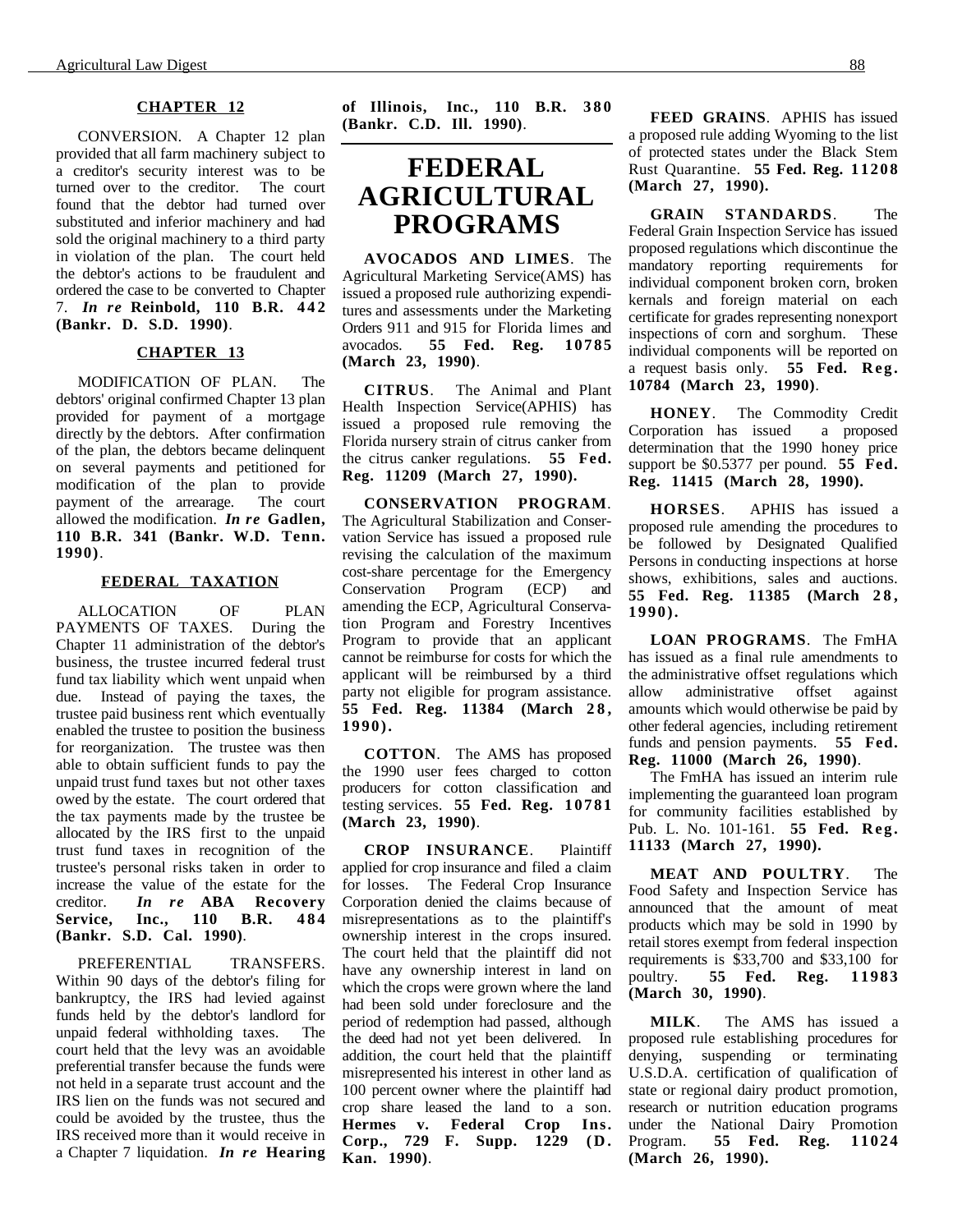The AMS has announced the suspension from March through August 1990 of the shipping standards for supply plants and the monthly requirement that a dairy farmer's milk be received at a pool plant in order to be eligible for diversion to nonpool plants. The AMS also announced the termination of a portion of the "producer" definition in the Southwest Plains milk marketing order which prevents dairy farmers from being considered producers under the order during March through July if they did not sufficiently supply the market during the previous fall months. See p. 65 *supra*, for announcement of the proposed suspension and termination. **55 Fed. Reg. 10999 (March 26, 1990)**.

The AMS has issued a proposed rule adopting a federal marketing order for South Carolina and North Carolina. **55**<br>**Fed.** Reg. **11506** (March 28, **Fed. Reg.** 11506 **1990).**

The AMS has issued a proposed rule providing for announcement of the tentative and final prices of Class II milk before the 15th of the month preceding the effective month of the prices. **55 Fed. Reg. 11599 (March 29, 1990)**.

**RURAL WATER ASSOCIA-TIONS**. A rural water association was funded in part by loans from the FmHA. A community water customer of the association decided to purchase water from a nearby town and constructed a water pipeline to connect with the town's water supply. The rural water association sued to prohibit the twon from providing water to the community under 7 U.S.C. § 1926(a)(1) which prohibits municipal bodies from providing water to areas served by associations indebted to FmHA. The court held that the statute prohibited the contracting of water service by the town. In addition, the court held that the community could not invoke the defence of equitable estoppel where the rural water association action was based on a federal statute and protecting public policy. Jennings Water, Inc. v. City of **North Vernon, Ind., 895 F.2d 311 (7th Cir. 1989)**.

**SWINE**. The AMS has issued a proposed rule increasing the assessment per pound due on imported pork and pork products. **55 Fed. Reg. 11025 (March 26, 1990)**.

APHIS has issued a final regulation amending the swine identification regulations to require (with some exceptions) that swine in interstate commerce be identified at the first occurring point of the following: (1) the first commingling of swine in interstate commerce with other swine; (2) unloading of the swine at a livestock market; (3) transfer of ownership; (4) arrival at the final destination. **55 Fed. Reg. 11154 (March 27, 1990).**

**TOBACCO**. The AMS has issued a proposed rule providing procedures for grower referendums on the designation of markets for federal inspections where no tobacco was sold at auction at the market during the previous marketing season. **5 5** Fed. Reg. 11023 (March 26, **1990).**

**WAREHOUSES**. The Commodity Credit Corporation has issued a final rule amending the standards for approval of warehouses for grain, rice, dry edible beans and seed to establish new and uniform load out requirements. **55 Fed. Reg. 11571 (March 29, 1990)**.

### **FEDERAL ESTATE AND GIFT TAX**

**GENERATION SKIPPING TRANSFERS.** Grantors established irrevocable trusts for each of their grandchildren with (1) the parent of the grandchildren are trustees; (2) the income is to be retained until the beneficiary reaches 21; (3) the income from the trust is to be distributed while the beneficiary is age 21 to 30; (4) the trust corpus is to be distributed to the beneficiary when the beneficiary reaches age 30; (5) if the beneficiary dies before reaching age 30 the trust corpus goes to the beneficiary's estate; (6) if the beneficiary dies after reaching age 21 but before age 30, the beneficiary may appoint the trust corpus by will; and (7) the trustees have the power to substitute similar income producing property in the trust corpus. IRS ruled that (1) the trust corpus was not includible in the grantors' estates; (2) the trustee's power to substitute property in the trusts did not cause the trust property to be includible in the trustees' gross estates; and (3) the transfers to the trust will qualify for the \$2 million exclusion from the generation skipping transfer tax. **Ltr. Rul. 911052, Dec. 22, 1989**.

**GIFTS WITHIN THREE YEARS OF DEATH**. The decedent was the sole beneficiary of a revocable trust which was not amended or revoked

before her death. Within three years of the decedent's death, the decedent transferred 900 share of stock from the trust corpus to her grandchildren. IRS ruled that the transfer of stock would be deemed a distribution of the stock to the beneficiary who then gave the stock to the grandchildren, instead of a revocation of the trust provision that the decedent was the only beneficiary. Thus, the transferred stock was not includible in the decedent's gross estate. IRS ruled that the transfer did not amount to a relinquishment of the power to revoke the trust as to the distributed stock. Such a relinquishment would, under I.R.C.  $\S$  2038(a)(1) and  $\S$  $2035(d)(2)$ , have made the stock includible in the decedent's gross estate. **Ltr. Rul. 9010004, Nov. 17, 1989**.

**QUALIFIED DOMESTIC TRUSTS**. IRS has announced the extension of the due date for trustees to report and pay the special estate tax on Qualified Domestic Trusts until after FORM 706QDT has been released. **Ann. 90- 39, I.R.B. 1990-12, 26**.

## **FEDERAL INCOME TAXATION**

**CAPITAL ASSETS**. As part of an employment contract with the corporation's chief executive officer, the corporation purchased the executive's house when it terminated the executive's employment. The court held that the house was a capital asset and the loss realized by the corporation upon sale of the house was a capital loss and not deductible as a business expense under I.R.C. §§ 162 or 165 because the house was not used in the corporation's trade or business. **Azar** Nut Co. v. Comm'r. 94 T.C. No. **26 (1990)**.

**CASUALTY AND THEFT LOSSES**. The taxpayer was not allowed a casualty loss for automobiles damaged by vandalism because the taxpayer failed to adequately document the adjusted basis of the automobiles. The taxpayer also failed to demonstrate that the adjusted basis of a house damaged by fire exceeded the amount of insurance proceeds. **Ganas v . Comm'r, T.C. Memo. 1990-143**.

A taxpayer was denied a theft loss deduction where the taxpayer failed to prove that under state law the sale of the taxpayer's furniture by a storage company to satisfy a debt was theft. In addition, the taxpayer failed to establish the adjusted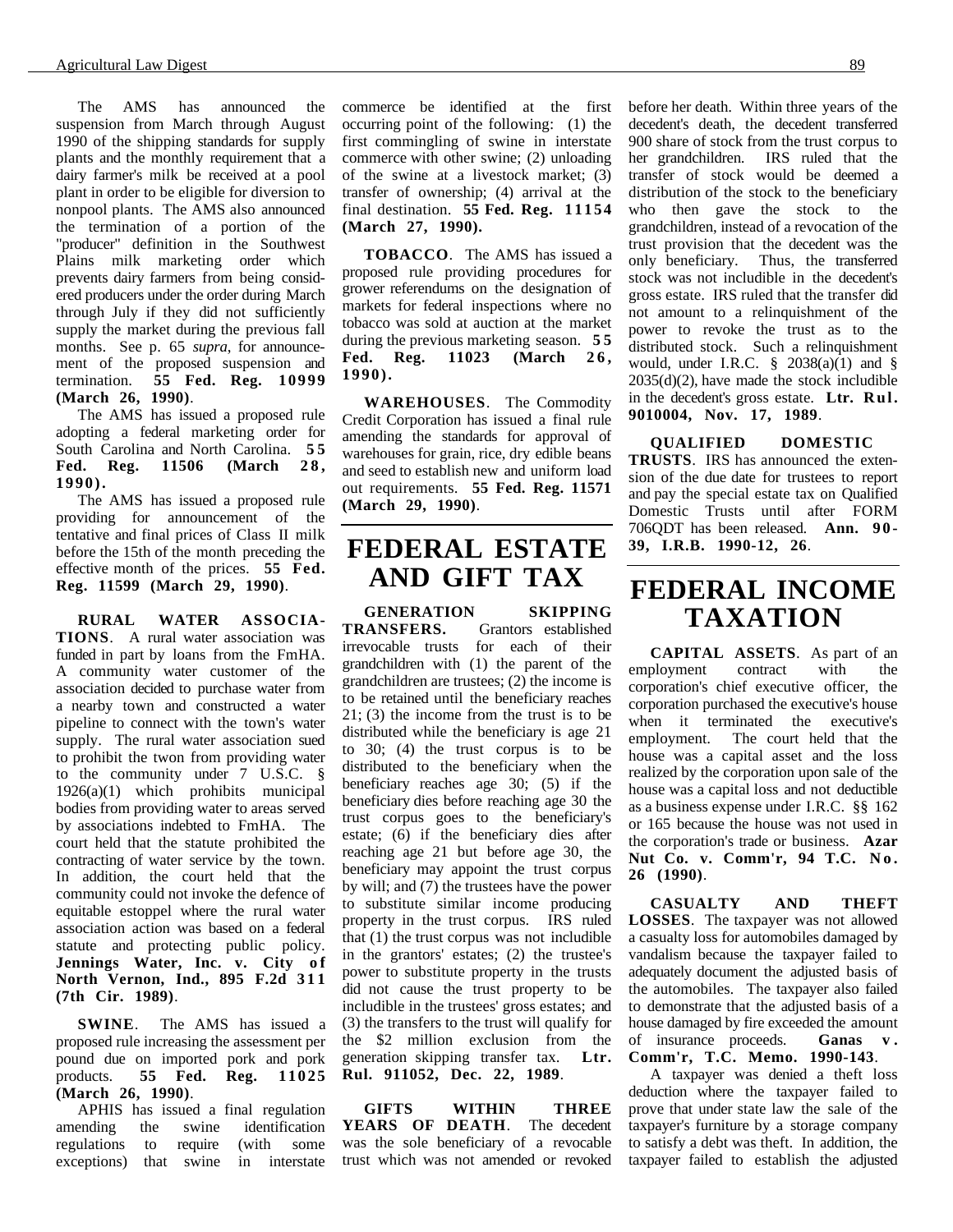basis of the furniture. **Mallory v . Comm'r, T.C. Memo. 1990-152**.

**DEPRECIATION**. A limited partnership purchased several parcels of farmland, some with depreciable improvements and others without improvements. The court held that the cost basis of the depreciable assets from the purchase price was to be determined based on the ratio of the value of the assets to the value of all of the assets. Because the purchase price contained unstated interest, the purchase price was to be first reduced by the unstated interest. **Weis v . Comm'r, 94 T.C. No. 28 (1990).**

**EMPLOYEE BUSINESS EXPENSES** A shareholder-employee was denied a deduction for reimbursable business expenses where the employee did not seek reimbursement and the expenses were not necessary for the employee to perform his employment. **Kerr v . Comm'r, T.C. Memo. 1990-155**.

**FAMILY TRUSTS**. The transfer of cash to a family trust and a loan from the family trust to the settlors was held a sham transaction and deductions for interest payments on the loan were disallowed. **Alexander v. Comm'r, T.C. Memo. 1990-141**.

**FUEL TAX CREDIT**. The inflation adjustment factor for 1989 is 1.6069 and the reference price for qualified fuels is \$15.85 per equivalent barrel. The phaseout of credit does not apply to the 1989 fuel tax credit. **55 Fed. Reg. 11104 (March 26, 1990).**

**INSTALLMENT SALES OF BUILT-IN GAIN ASSETS.** Under I.R.C. § 384, if a corporation acquires control of another corporation or the assets of another corporation in a "Type A, C or D" reorganization and either corporation has assets with built-in gains (i.e., fair market value in excess of basis), income attributable to such built-in gains may not be offset against any preacquisition loss of the other corporation, unless the built-in gains are less than the greater of 15 percent of the fair market value of the corporation's assets or \$10 million. IRS has announced that it will issue regulations that provide "if a taxpayer sells a built-in gain asset either prior to or during the recognition period in an installment sale and recognizes the income from the sale pursuant to the installment method, the provisions of section 384 will continue to apply to gain recognized from the installment sale after the recognition period (including any gain recognized from the disposition of the installment obligation)." Thus, preacquisition losses will not be able to be offset against the built-in gains reported on the installment method. Similar regulations are to be issued for built-in gains of S corporations under I.R.C. § 1374. The regulations will be effective for installment sales after March 26, 1990. **Notice 90-27, I.R.B. 1990-15, April 9, 1990**.

**IRA'S**. A surviving spouse transfered the assets of the decedent spouse's IRA into the surviving spouse's IRA. IRS ruled that the rollover was not subject to tax. Ltr. Rul. 9011035, Dec. 19, **1989**.

#### **PARTNERSHIPS**

LOSSES. Although limited partners agreed to be personally liable for a partnership nonrecourse note given for the purchase of computer equipment, the partners were not at risk as to the partnership note where the sellers of the equipment guaranteed the note. **Chase v . Comm'r, T.C. Memo. 1990-139**.

**PENSION PLANS.** IRS has issued procedures for determination letters concerning the qualified status of some ongoing pension, profit-sharing and annuity plans under I.R.C.  $\S$ § 401(a) and 403(a). **Rev. Proc. 90-20, I.R.B. 1990-15, April 9, 1990**.

**RESPONSIBLE PERSON**. Corporation president and controlling stockholder was held to be a "responsible person" for purposes of the penalty for failure to pay employee withholding taxes. The court also held that the president willfully failed to pay the withholding taxes because the corporation paid other creditors after the president had knowledge of the corporation's failure to pay employee withholding taxes. **Smith v . U.S., 894 F.2d 1549 (11th Cir. 1990)**.

#### **S CORPORATIONS**

ESTIMATED TAX. IRS has announced that S corporation must pay estimated taxes on the following taxes to the extent the total of these taxes is \$500 or more—

- (1) the built-in gains tax under I.R.C. § 1374(a);
- (2) the excess net passive income tax under I.R.C. § 1375(a); and

(3) the investment tax credit recaptured under I.R.C. § 1371(d)(2).

The maximum estimated taxes required to be paid annually is the lesser of 90 percent of the above taxes or the sum of 90 percent of  $(1)$  and  $(2)$  plus 100 percent of  $(3)$ . The taxes are to be paid with Form 8109, Federal Tax Deposit Coupon. **Ann. 90- 44, I.R.B. 1990-13, 25**.

**TAX LIEN PRIORITY**. Federal liens for FICA and withholding taxes were held to have priority over District of Columbia sales and withholding tax claims where the federal taxes were assessed prior to the filing of the D.C. claims. The court held that although under D.C. law, the D.C. taxes became perfected when due, under federal law, the D.C. tax claims became choate only after filing. *In re* Davis Ferry Enterprises, Inc., 110 **B.R. 97 (D. D.C. 1989)**.

**UNSTATED INTEREST**. In two cases involving unstated interest, IRS found itself on both sides of the argument whether I.R.C. § 483 governs the time when unstated interest on installment obligations is recognized. See also *Ltr. Rul. 8545003, July 17, 1985* (accrual method partnership may deduct imputed interest only in taxable years payments due on installment obligation in purchase of farmland).

In the purchase of a condominium, the cash method taxpayers executed a note payable in two installments, one within six months of the purchase and the other at the end of 30 years. The note did not contain any provision for interest and the taxpayer agreed that the note amount included unstated interest. The taxpayer allocated the total interest pro rata between the two installments and deducted the interest in the first taxable year, but the IRS argued that under I.R.C. § 446(b), the amount of deductible interest was limited to the interest which accrued for the period up to the first payment because that method more clearly reflected income. The court held that the taxpayer could deduct the entire amount of unstated interest allocable to the first installment. The court ruled that I.R.C. § 483 which required recognition of the unstated interest was not limited by I.R.C. § 446. **Williams v. Comm'r, 94 T.C. No.27 (1990)**.

A limited partnership on the accrual method of accounting purchased a farm for \$870,000 with \$205,000 down and six annual installments of \$11,500, culminating with a balloon payment at the end of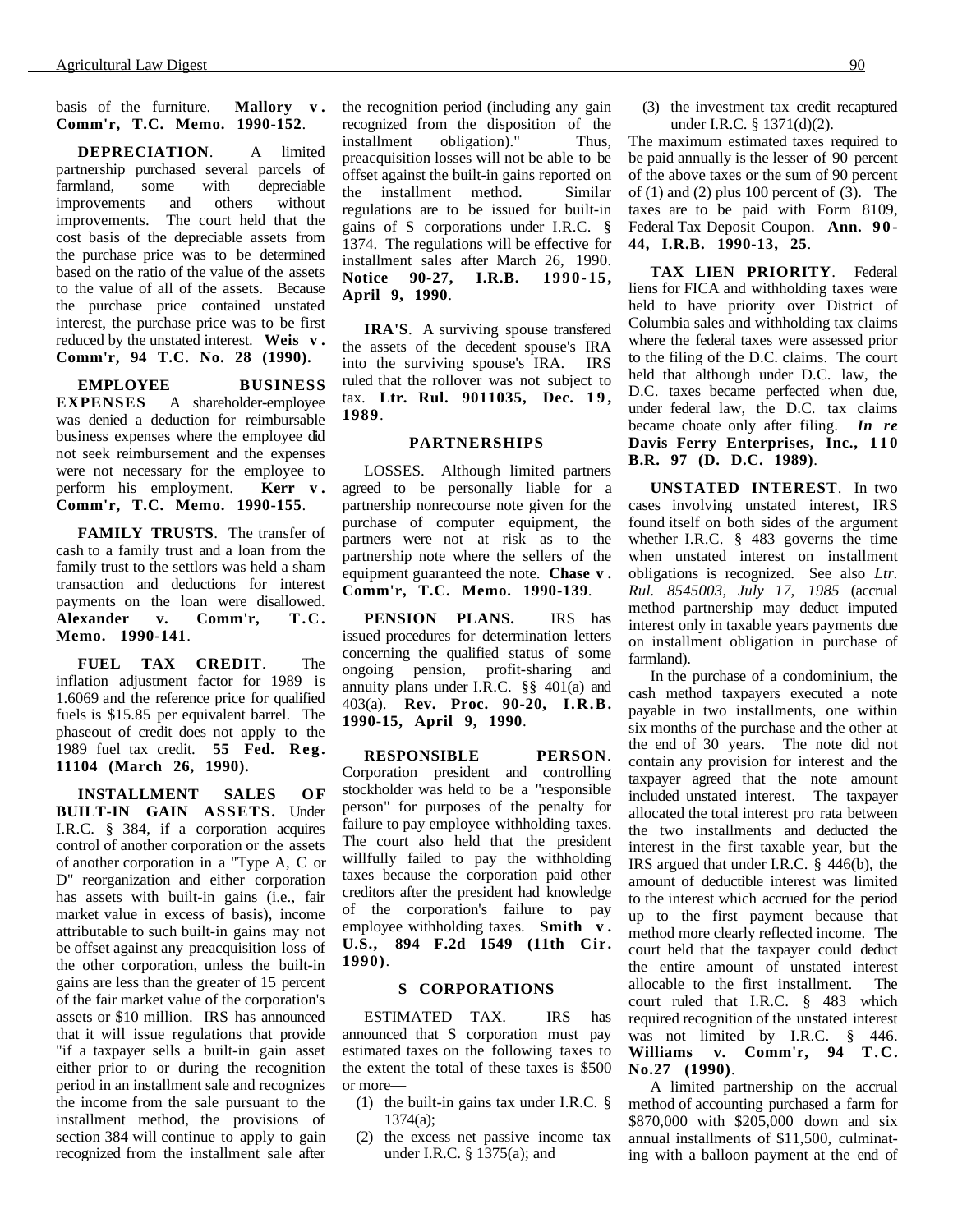six years. The payments all included unstated interest. The partnership deducted imputed interest ratably over the life of the contract. IRS argued that the imputed interest was deductible ratably according to the amount of each payment. The court agreed with the IRS. In addition, because the first payment was made less than six months after the date of sale, no interest was deductible with respect to that amount. **Weis v. Comm'r, 94 T.C. No. 2 8 (1990)**.

#### **SAFE HARBOR INTEREST RATES**

### **April 1990**

Semi-

|                |           |       | Annual annual Quarterly Monthly |  |
|----------------|-----------|-------|---------------------------------|--|
| Short-term     |           |       |                                 |  |
| AFR 8.56       | 8.38 8.29 |       | 8.24                            |  |
| 110% AFR 9.43  | 9.22      | 9.12  | 9.05                            |  |
| 120% AFR 10.31 | 10.06     | 9.94  | 9.86                            |  |
| Mid-term       |           |       |                                 |  |
| AFR 8.75       | 8.57      | 8.48  | 8.42                            |  |
| 110% AFR 9.65  | 9.43      | 9.32  | 9.25                            |  |
| 120% AFR 10.54 | 10.28     | 10.15 | 10.07                           |  |
| Long-term      |           |       |                                 |  |
| AFR 8.75       | 8.57      | 8.48  | 8.42                            |  |
| 110% AFR 9.65  | 9.43      | 9.32  | 9.25                            |  |
| 120% AFR 10.54 | 10.28     | 10.15 | 10.07                           |  |
|                |           |       |                                 |  |

# **LANDOWNER'S LIABILITY**

**RECREATIONAL USE**. The plaintiff was injured when his motorcycle struck an unmarked barbed wire gate across a road in a national forest area. The defendant owned a grazing permit for the area in which the accident occurred and pleaded as a defense Cal. Civ. Code § 846, which immunizes owners of interests in real property from liability for injuries to recreational users of the property. The court held that the federal grazing permit was a sufficient interest in real property for the statute to apply to the defendant. **Hubbard v. Brown, 266 Cal. Rptr. 491 (Cal. 1990), rev'g 256 Cal. Rptr. 430 (Cal. App. 1989)**.

# **MORTGAGES**

**ACTIONS**. Under Minn. Stat. § 582.31, only one action is allowed to enforce an agricultural mortgage, either an action on the note or foreclosure of the mortgage. The farm corporation had given two mortgages on farm land to secure loans. The corporate officers signed the notes in their capacity as officers and signed without qualification. The mortgagee foreclosed against both mortgages upon default by the corporation and sued the officers as individuals in a contract action for the amount due on the notes. The mortgagee argued that Minn. Stat. § 582.31 did not bar the suit against the officers as individuals because the officers were guarantors of the note in that they signed the notes as individuals. The court held that the signatures of the officers as individuals made the officers personally liable as co-signors and not as guarantors because the notes contained no language of guaranty. The court also held that the statute prohibited any action for a personal judgment against any maker of the note once the mortgagee had elected to seek foreclosure. **Metropolitan Life Ins. Co. v. Christison, 451 N.W.2d 222 (Minn. App. 1990)**.

**MERGER**. Bank had a mortgage on debtor's ranch. A second bank obtained a judgment lien against the property and properly filed the lien. The debtor then deeded the ranch to the first bank in lieu of foreclosure. The first bank then filed for foreclosure and the second bank argued that the first bank's mortgage had been merged and thereby extinguished with the transfer of the deed. The court held that the first bank's mortgage was not merged and extinguished with the deed because the first bank did not intend for the merger as evidenced by the agreement in the deed that the release of the mortgage would occur six months after the transfer. **Federal Land Bank of Wichita v. Colorado Nat'l Bank of Denver, 786 P.2d 5 1 4 (Colo. App. 1989)**.

## **NUISANCE**

**HOG FARM**. In a rehearing of a case reported at p. 39 *supra*, a change from grain farming to raising of hogs was held to be a significant change in the type of operation for purposes of the Indiana rightto-farm law, Ind. Code § 34-1-52-4. However, the increase in the number of hogs from 29 to over 300 was held not to be a significant change in the type of operation. In addition, the neighboring land owner's intent to develop the land for residential purposes without any further action did not constitute a changed condition in the use of the land. **Laux v . Chopin Land Associates, Inc., 550 N.E.2d 100 (Ind. App. 1990), vac'g 546 N.E.2d 115 (Ind. App. 1989)**.

# **RIPARIAN RIGHTS**

**FENCES**. A landowner had constructed a fence across a stream which ran through his property. The state claimed that the landowner's ownership extended only to the banks because the stream was navigable, based on use of the stream by a canoe renting business. The court held that the stream was not navigable because the stream was not usable in its normal condition as a "highway of commerce." In addition, no public prescriptive easement existed because the state had not been required to take action to regulate traffic on the stream. Thus, the public had no right to recreational use of the stream without consent of the surrounding landowner. **State ex. rel. Meek v. Hays, 785 P.2d 1356 (Kan. 1990)**.

# **SECURED TRANSACTIONS**

**CONTINUATION**. Creditor had a perfected security interest in debtor's tractor. The creditor filed a continuation statement during the pendency of the debtor's bankruptcy case and another junior creditor claimed that the continuation filing was void because it violated the automatic stay. The court held that the filing of the continuation statement was not void because it did not violate the automatic stay prohibition against creation, perfection or enforcement of a security interest. Under Colo. Rev. Stat. § 4-9- 403(2) a security interest which lapses during an insolvency proceeding remains perfected until the greater of five years or 60 days after the insolvency proceeding<br>terminates. The court held that this The court held that this provision did not require that a continuation statement be filed only within the 60 days after the insolvency proceeding terminates. **John Deere Co. v . Alamosa Nat'l Bank, 786 P.2d 505 (Colo. App. 1989)**.

### **STATE REGULATION OF AGRICULTURE**

**HORSES**. Defendant was convicted of failing to comply with Arkansas law requiring horses testing positive for equine infectious anemia to either be branded and quarantined or slaughtered. The defendant's